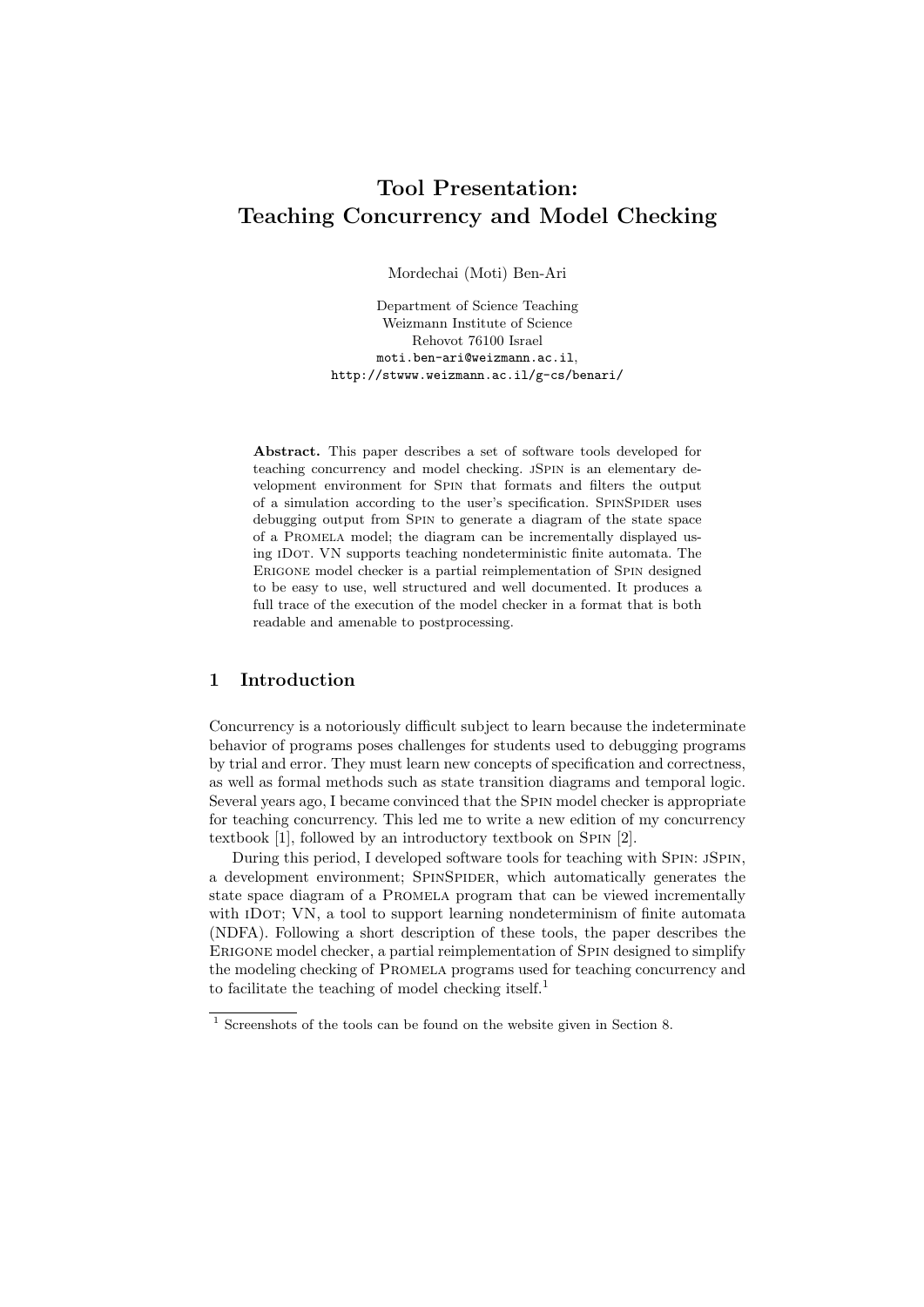## 2 jSpin: A development environment for Spin

I believe that concurrency can and should be taught much earlier than it is traditionally, even in high schools [3]. In spite of its origins in academic research and industrial applications, SPIN is an appropriate vehicle for teaching. PROMELA's syntax and low-level semantics are close to C and thus familiar to students who typically learn Java, C++ or C# as their first language. The downside of using Spin for teaching is that it requires a C compiler that can be difficult for beginning students to install, and it is a command-line tool with a daunting list of arguments, while XSpin interface is oriented at professional users.

jSpin was developed as a development with a simple GUI that allows the student to edit Promela programs and to execute Spin in its various modes with a single mouse click or keypress. JSPIN formats the output of a simulation (random, interactive or guided) in a tabular representation of a scenario that shows the values of the variables after executing each step. You can specify variables and statements to include or exclude, so that less important information like incrementing indices does not clutter the display.

An example of the output of JSPIN is shown below. It is for a program that repeatedly increments a global variable concurrently in two processes by loading its value into a local variable and then storing the new value. Surprisingly, there is a scenario in which the final value of the global variable n can be two. The final part of a trail is shown below: the barrier variable finished and the loop indices i have been excluded, as have the statements that increment the indices.

|     |  | Process Statement |                                                 |   | P(0):temp Q(1):temp | n                           |
|-----|--|-------------------|-------------------------------------------------|---|---------------------|-----------------------------|
| 0 P |  | 8                 | else                                            | 8 |                     | 9                           |
| 0 P |  |                   | $9$ temp = n                                    | 8 |                     | 9                           |
| 0 P |  |                   | 10 $n = (temp+1)$ 9                             |   | 1                   | 9                           |
| 1 Q |  |                   | 22 $n = (temp+1)$ 9                             |   | 1                   | 10                          |
| 1 Q |  |                   | 25 finished = $(fi)$ 9                          |   | 1                   | 2                           |
| 0 P |  |                   | 13 finished = $(fi 9)$                          |   |                     | 2                           |
|     |  |                   | 2 Finis 29 finished==2                          |   |                     | $\mathcal{D}_{\mathcal{L}}$ |
|     |  |                   | spin: text of failed assertion: $assert((n>2))$ |   |                     |                             |

jSpin is implemented in Java, as are SpinSpider, iDot and VN.

## 3 SpinSpider: Visualizing the State Space

SpinSpider uses data available from Spin to generate the complete state space of a Promela program, which is written out in the dot language and laid out by the DOT tool of GRAPHVIZ [4]. SPINSPIDER is integrated into the JSPIN environment, although it can be run as a standalone application. IDOT displays the graphics files generated by SPINSPIDER interactively and incrementally.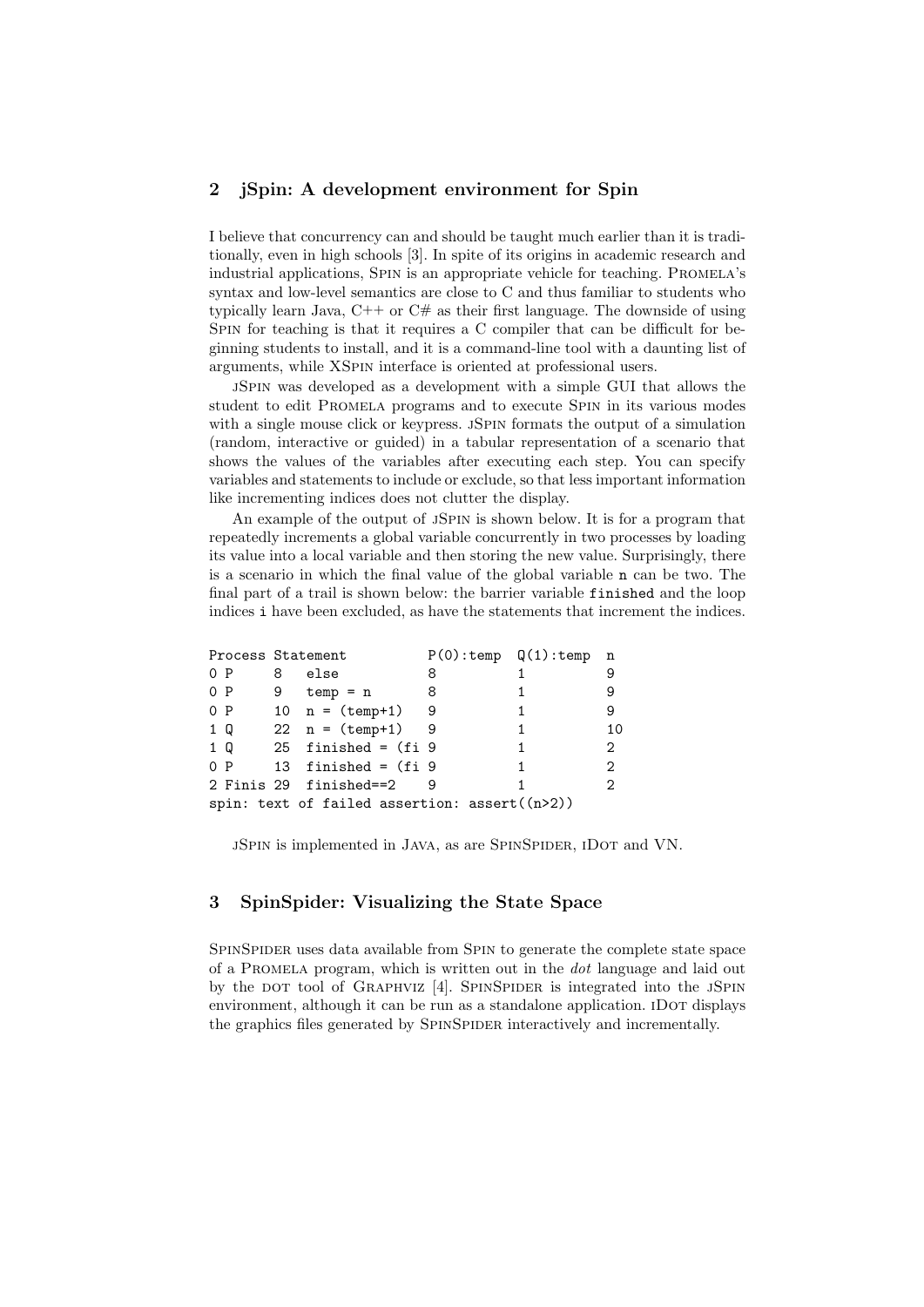## 4 VN: Visualization of Nondeterminism

Nondeterminism is a related, but important, concept that is difficult for students to understand. In particular, it is difficult to understand the definition of acceptance by an NDFA. VN visually demonstrates nondeterminism by leveraging simulation and verification in Spin together with the graph layout capabilities of dot. Its input is an XML representation of an NDFA generated interactively by JFLAP [5]. For any NDFA and input string, a Promela program is generated with embedded printf statements that create a file describing the path in the NDFA taken by an execution. VN runs the program in random simulation mode to show that arbitrary scenarios will be generated for each execution. In interactive simulation mode, the user resolves the nondeterminism like an oracle. Verification is used to show the existence of an accepting computation.

## 5 The Erigone Model Checker

My experience—both teaching concurrency and developing the tools described above—led me to develop the Erigone model checker, a simplified re-implementation of Spin. The rationale and design principles were as follows.

Installation and execution The installation of a C compiler is a simple task for an experienced person, but a potential source of error for inexperienced students. Therefore, Erigone is a single executable file. This implies that the size of the state vector is determined at compile-time, but this is not a problem for the small programs taught in a concurrency course. The constants defining the size of the state vector are declared with limited scope so that a future version could generate a program-specific verifier with minimize recompilation.

Tracing The implementation of the tools described was difficult because there is no uniform and well documented output from Spin. Erigone uses a single format—named association—that is both easy to read (albeit verbose) and easy to postprocess. Here are a few lines of the output of a step of a simulation of the "Second Attempt" to solve the critical section problem [1, Section 3.6]:

```
next state=,p=3,q=8,wantp=1,wantq=0,critical=0,
all transitions=2,
process=p,source=3,target=4,...,statement={critical++},...,
process=q,source=8,target=2,...,statement={!wantp},...,
executable transitions=1,
process=p,source=3,target=4,...,statement={critical++},...,
chosen transition=,
process=p,source=3,target=4,...,statement={critical++},...,
next state=,p=4,q=8,wantp=1,wantq=0,critical=1,
```
Four data options are displayed here: all the transitions from a state, the executable transitions in that state, the chosen transition and the states of the simulation. Fifteen arguments independently specify which data will be output: (a) the symbol table and transitions that result from the compilation; (b) for an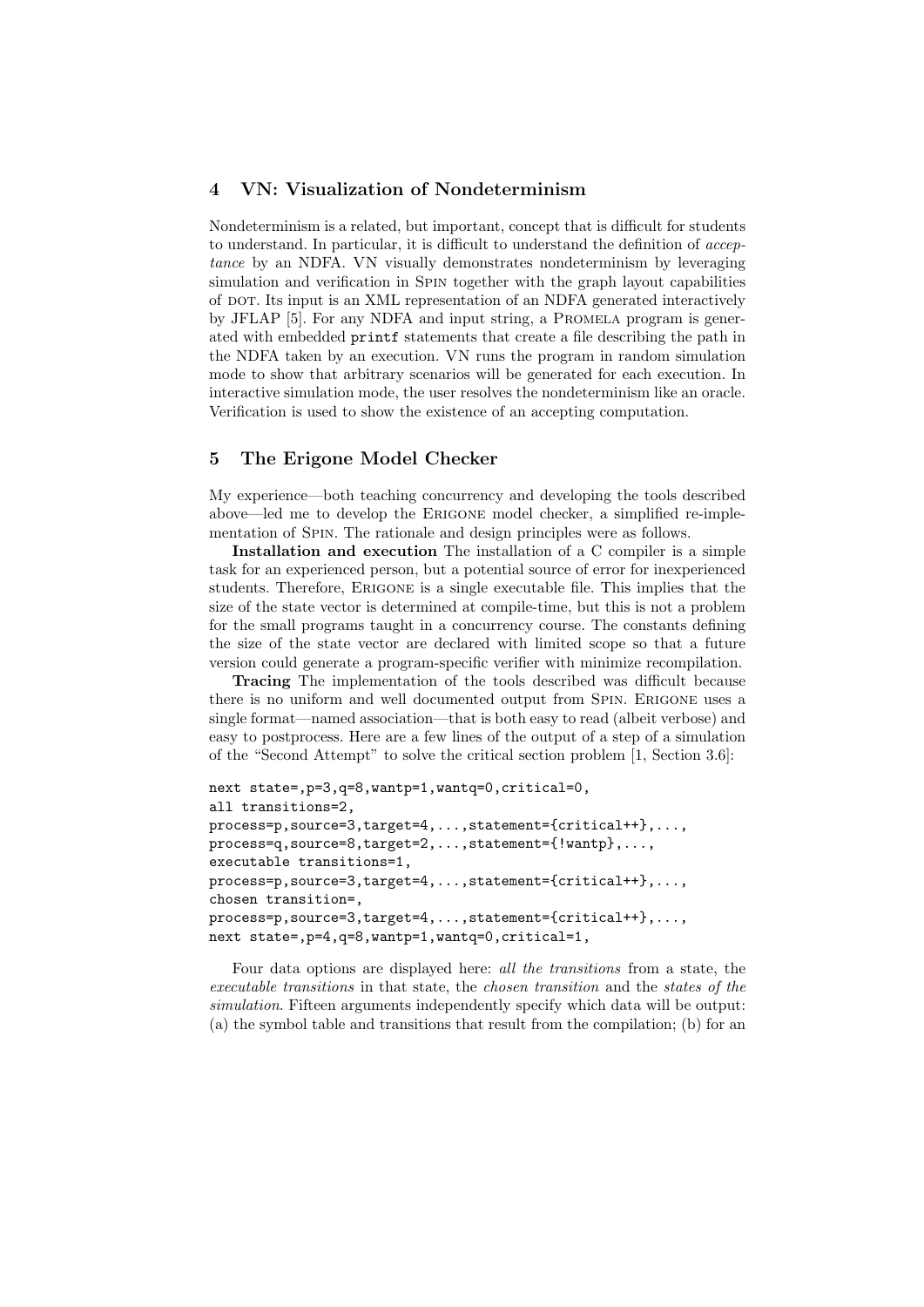LTL to BA translation, the nodes of the tableau and the transitions of the BA; (c) for a simulation, the options shown above; (d) for a verification, the sets of all and executable transitions, and the operations on the stacks and on the hash table; (e) runtime statistics and progress.

Postprocessing A postprocessor Trace was written that implements a filtering algorithm like the one in JSPIN that formats a scenario as a table, including and excluding variables and statements as specified by the user. Because of the uniform output of Erigone, it could be implemented in a few hours.

Well structured and well documented Learning model checking is difficult because there is no intermediate description between the high-level pseudocode in research papers and books, and the low-level C code of Spin. This also has implications for research into model checking, because graduate students who would like to modify Spin's algorithms have to learn the C code. During the development of Erigone, continuous effort was invested in refactoring and documentation to ensure the readability and maintainability of the software. The program is constructed from 45 modules and the documentation of the software structure runs to 11 pages (not including that for the compiler).

## 6 The current status of Erigone

Currently, Erigone implements enough of Promela to work with the basic concepts and algorithms of concurrency found in textbooks like [1], in particular, the safety and liveness of Dijkstra's "four attempts" leading to Dekker's algorithm. Weak fairness is implemented and weak semaphores can be defined using atomic. Correctness specifications can be given using assert statements and as LTL formulas.

A fuller implementation awaits progress on the compiler, which is being implemented by a student. In particular, I plan to support channels for teaching distributed algorithms, and arrays for implementing concurrent algorithms like the dining philosphers, solving nondeterministic algorithms [6], [2, Chapter 11], and for simulating NDFAs in Promela.

## 7 The implementation of Erigone

Erigone is a single program consisting of several subsystems: (1) a top-down compiler that translates Promela into transitions with a JVM-like byte code for the statements and expressions; (2) a model checker that implements the algorithms as described in [7], except that an explicit stack for pending transitions from the states is used instead of recursion; (3) a translator of LTL to BA using the algorithm in [8].

The compiler and the LTL-to-BA translator can be run independently of the model checker, and the postprocessor TRACE is a separate program.

Erigone is implemented in Ada 2005. This language was chosen because of its superb facilities for structuring programs and its support for reliable software. Ada also has excellent concurrency constructs that can be used in future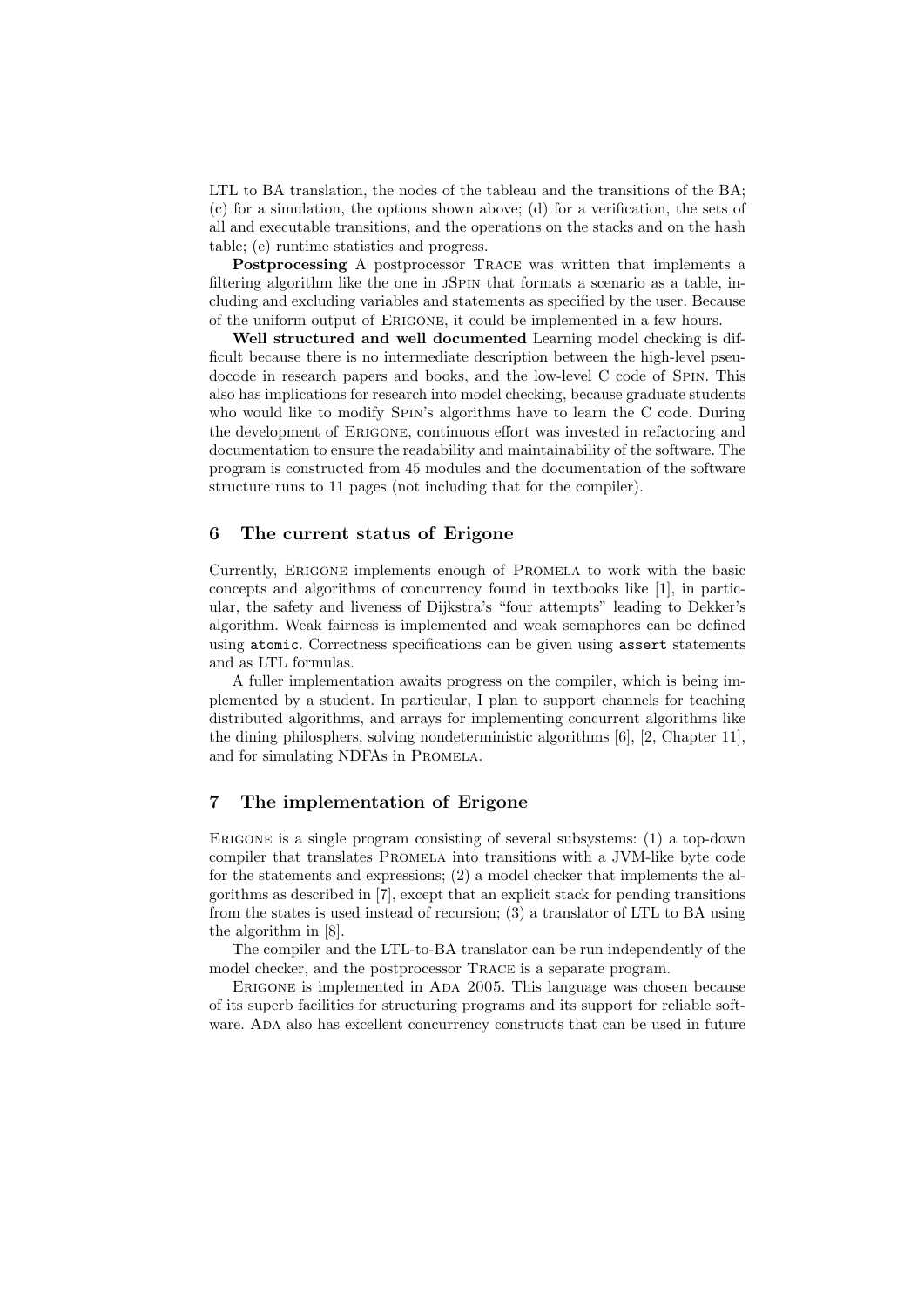investigations into parallel model checking. The container library introduced in Ada 2005 is used in the compiler and the LTL to BA translator; in the model checker, arrays are preferred for efficiency, except that a container is used for the hash table.

#### 8 Availability of the tools

All these tools are freely available under the GNU General Public License and can be downloaded from links on the following page:

http://stwww.weizmann.ac.il/g-cs/benari/home/software.html

as well as from Google Code, which also contains Subversion repositories.

The GNAT compiler from AdaCore was used; it is freely available under the GNU GPL for Windows and Linux, the primary platforms used by students.

jSpin is used at several universities for teaching concurrency with Spin. Erigone is a new tool and I am looking for educators who would be willing to use it in their teaching and to help develop it further.

### 9 Acknowledgements

Mikko Vinni, a student at the University of Joensuu, developed IDOT, and Trishank Karthik Kuppusamy, a student at New York University, wrote the Promela compiler under the supervision of Edmond Schonberg. Michal Armoni helped design VN.

I am deeply indebted to Gerard Holzmann for his unflagging assistance throughout the development of these tools. I would also like to thank the many victims of my emails asking for help with the model-checking algorithms.

#### References

- 1. Ben-Ari, M.: Principles of Concurrent and Distributed Programming (Second Edition). Addison-Wesley, Harlow, UK (2006)
- 2. Ben-Ari, M.: Principles of the Spin Model Checker. Springer, London (2008)
- 3. Ben-David Kolikant, Y.: Understanding Concurrency: The Process and the Product. PhD thesis, Weizmann Institute of Science (2003)
- 4. Gansner, E.R., North, S.C.: An open graph visualization system and its applications to software engineering. Software Practice & Experience  $30(11)$  (2000) 1203–1233
- 5. Rodger, S.H., Finley, T.W.: JFLAP: An Interactive Formal Languages and Automata Package. Jones & Bartlett, Sudbury, MA (2006)
- 6. Floyd, R.W.: Nondeterministic algorithms. J. ACM 14(4) (1967) 636–644
- 7. Holzmann, G.J.: The Spin Model Checker: Primer and Reference Manual. Addison-Wesley, Boston MA (2004)
- 8. Gerth, R., Peled, D., Vardi, M.Y., Wolper, P.: Simple on-the-fly automatic verification of linear temporal logic. In: Proceedings of the Fifteenth IFIP WG6.1 International Symposium on Protocol Specification, Testing and Verification XV. (1996) 3–18